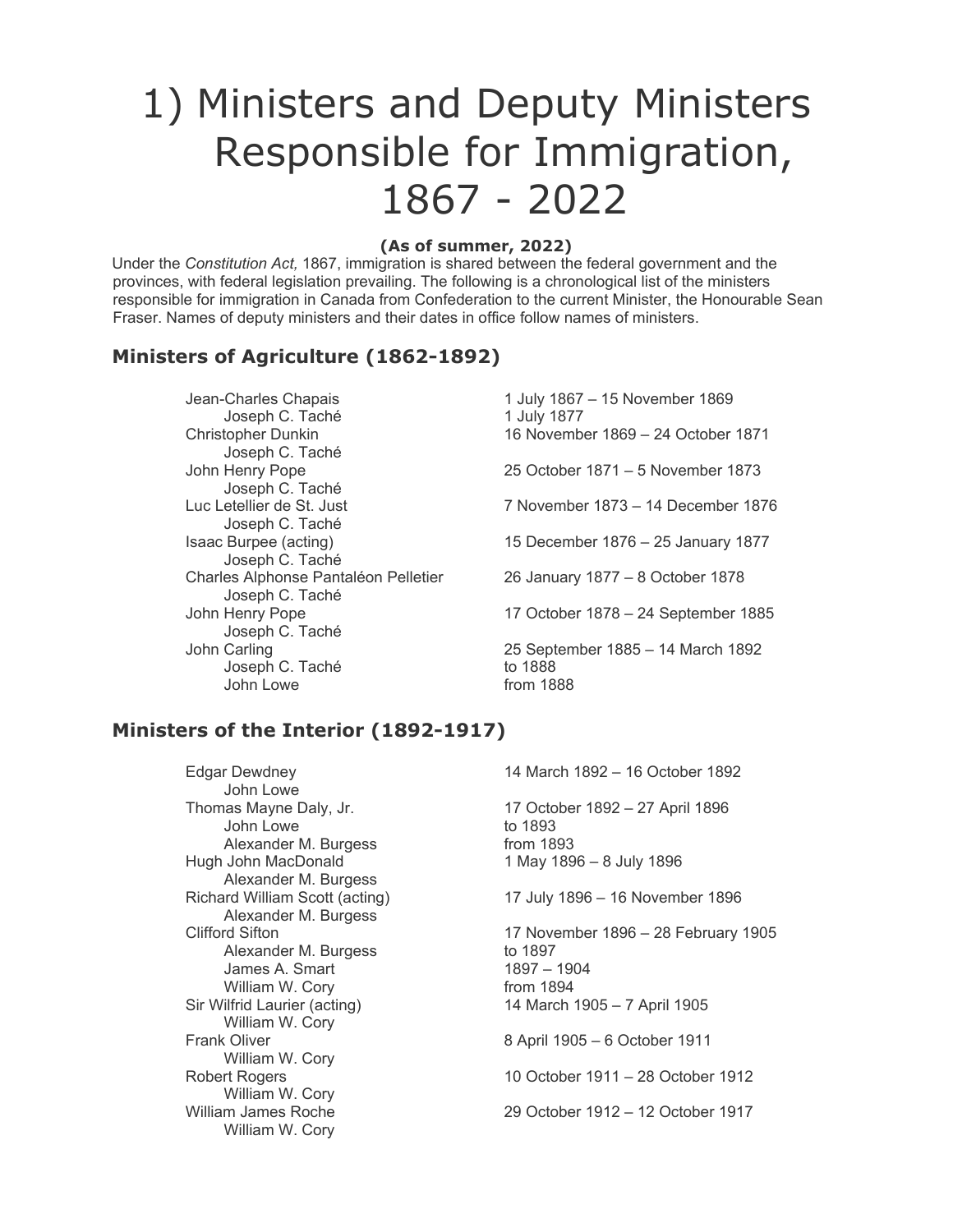## **Ministers of Immigration and Colonization (1918-1936)**

William W. Cory to 1917 Joseph A. Coté William W. Cory<br>John Wesley Edwards William W. Cory Frederick C. Blair acting<br>Hewitt Bostock (acting) Frederick C. Blair<br>Charles Stewart (acting) Frederick C. Blair William J. Egan from 1923 William J. Egan<br>George Newcombe Gordon William J. Egan<br>Charles Stewart (acting) William J. Egan William J. Egan William J. Egan<br>Robert Forke William J. Egan<br>Charles Stewart (acting) William J. Egan William J. Egan<br>Wesley A. Gordon William J. Egan<br>Wesley A. Gordon (acting) William J. Egan Thomas Magladery Thomas Magladery

James Alexander Calder 1917 – 12 October 1917 – 20 September 1921<br>
William W. Corv 1917 to 1917 21 September 1921 – 29 December 1921 3 January 1922 – 2 February 1922 20 February 1922 – 16 August 1923 James Alexander Robb 17 August 1923 – 4 September 1925 7 September 1925 – 12 November 1925 13 November 1925 – 28 June 1926 Robert James Manion (acting) 29 June 1926 – 12 July 1926 Sir Henry L. Drayton (acting) 13 July 1926 – 25 September 1926 25 September 1926 – 29 December 1929 30 December 1929 – 26 June 1930 Ian A. MacKenzie 27 June 1930 – 7 August 1930 7 August 1930 – 2 February 1932 3 February 1932 – 23 October 1935<br>to 1934 Thomas Magladery<br>
Thomas A. Crerar 23 October 1935 – 30 November 1936<br>
Thomas Magladery<br>
to 1936<br>
to 1936

## **Ministers of Mines and Resources (1936-1950)**

Charles Camsell **Example 20** from 1936 Charles Camsell C.W. Jackson 1946 Hugh.L. Keenleyside<br>James Angus MacKinnon Hugh.L. Keenleyside Colin William George Gibson<br>
Hugh.L. Keenlevside to 1950 to 1950 Hugh.L. Keenleyside

Thomas A. Crerar 1 2001 1 December 1936 – 17 April 1945 James Allison Glen 18 April 1945 – 10 June 1948<br>Charles Camsell 1945 to 1945 from 1947<br>11 June 1948 – 31 March 1949

## **Ministers of Citizenship and Immigration (1950-1966)**

Walter E. Harris 18 January 1950 – 30 June 1954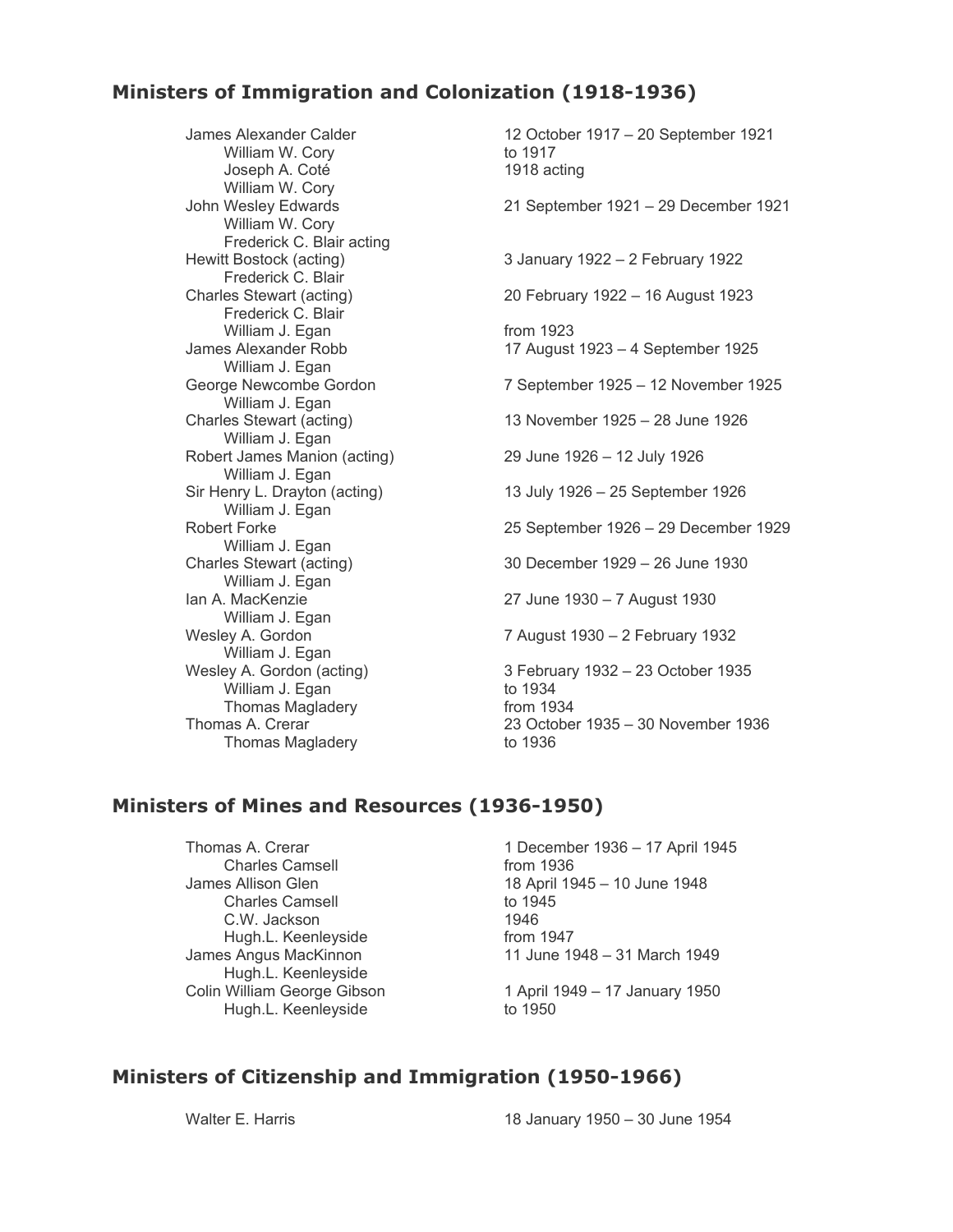Laval Fortier **from** 1950 Laval Fortier Laval Fortier<br>Ellen L. Fairclough Laval Fortier<br>
George F. Davidson<br>
from 1960 George F. Davidson George F. Davidson to 1963 H.M. Jones **from 1963** acting C.M. Isbister from 1963 C.M. Isbister<br>John R. Nicholson C.M. Isbister<br>Jean Marchand C.M. Isbister to 1965 Tom Kent From 1966

John W. Pickersgill **1 July 1954** – 21 June 1957 Davie Fulton (acting) 21 June 1957 – 11 May 1958 12 May 1958 – 8 August 1962<br>to 1959 Richard A. Bell 9 August 1962 – 22 April 1963 Guy Favreau 22 April 1963 – 2 February 1964<br>H.M. Jones (1964 acting to 1964 acting to 1964 acting René Tremblay 3 February 1964 – 14 February 1965 15 February 1965 – 17 December 1965 18 December 1965 – 30 September 1966

## **Ministers of Manpower and Immigration (1967-1977)**

Tom Kent Tom Kent<br>
Louis E. Couillard<br>
Louis E. Couillard Louis E. Couillard Louis E. Couillard<br>Bryce S. Mackasey Louis E. Couillard to 1972 Jacques Desroches from 1971<br>Robert K. Andras from 27 Novem Jacques Desroches to 1973 Allan E. Gottlieb from 1973<br>Jack S.G. (Bud) Cullen 14 Septem Allan E. Gottlieb to 1977<br>Jack L. Mannion to the from 1977 Jack L. Mannion

Jean Marchand 1 October 1966 – 5 July 1968

Allan J. MacEachen **6 July 1968 – 24 September 1970** Otto E. Lang 24 September 1970 – 27 January 1972

> 28 January 1972 – 26 November 1972 27 November 1972 – 13 September 1976 14 September 1976 – 14 August 1977<br>to 1977

#### **Ministers of Employment and Immigration (1977-1993)**

Styled Canada Employment and Immigration Commission

Jack L. Manion Jack L. Manion<br>
J.D. Love to 1979 J.D. Love to 1981<br>Gaëtan Lussier to the from 1982 Gaëtan Lussier Gaëtan Lussier Gaëtan Lussier<br>Benoit Bouchard Gaëtan Lussier to 1986 Arthur Kroeger

Jack S.G. (Bud) Cullen 15 August 1977 – 3 June 1979

Ronald G. Atkey 4 June 1979 – 2 March 1980 from 1979 Lloyd Axworthy 3 March 1980 – 12 August 1983 John Roberts 12 August 1983 – 16 September 1984 Flora I. MacDonald 17 September 1984 – 14 July 1986 14 July 1986 – 31 March 1988<br>to 1986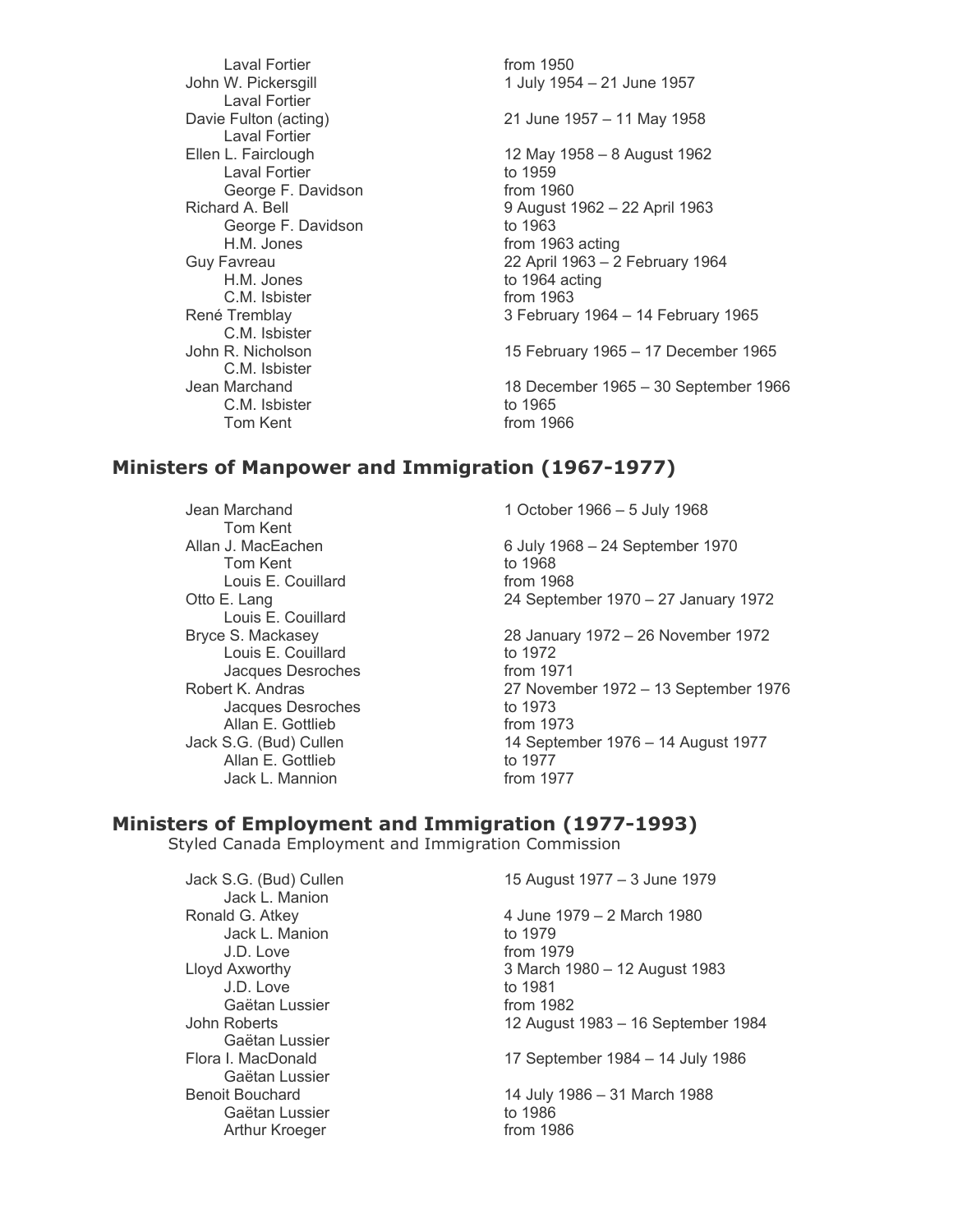Arthur Kroeger Arthur Kroeger

Barbara MacDougall 31 March 1988 – 21 April 1991

Bernard Valcourt 21 April 1991 – 25 June 1993

# **Minister-Designate of Public Security**

V. Peter Harder **from** 1993

Douglas Lewis 25 June 1993 – 3 November 1993

#### **Minister-Designate of Human Resources and Labour)**

Jean-Jacques Noreau

Bernard Valcourt 25 June 1993 – 3 November 1993

## **Ministers of Citizenship and Immigration (1994 – 2008)**

V. Peter Harder Janice Cochrane **from** 1995 Janice Cochrane Janice Cochrane to 2001 Michel Dorais **from 2001** Michel Dorais<br>Judy Sqro Michel Dorais to 2004 Janice Charette Janice Charette Janice Charette to 2006 Richard Fadden from 2006 Richard Fadden

Sergio Marchi 4 November 1993 – 24 January 1996<br>V. Peter Harder 1993 – 24 January 1996 Lucienne Robillard 25 January 1996 – 2 August 1999

Elinor Caplan 3 August 1999 – 14 January 2002 Denis Coderre 15 January 2002 – 11 December 2003

12 December 2003 – 13 January 2005 Joseph Volpe 14 January 2005 – 5 February 2006

Monte Solberg 6 February 2006 – 3 January 2007 Diane Finley 4 January 2007 – 29 October 2008

#### **Ministers of Citizenship, Immigration and Multiculturalism (2008 – 2015)**

Richard Fadden to 2009<br>Neil Yeates from 2009 Neil Yeates<br>Chris Alexander Neil Yeates

Jason Kenney 30 October 2008 – 14 July 2013 15 July 2013 – 3 November 2015<br>to 2013

### **Ministers of Immigration, Refugees and Citizenship (2015 – Present)**

Marta Morgan **from 2016** Marta Morgan to 2019 Catrina Tapley **from 2019** 

John McCallum 4 November 2015 – 9 January 2017 from 2013 to 2016 Ahmed Hussen 10 January 2017 – 19 November 2019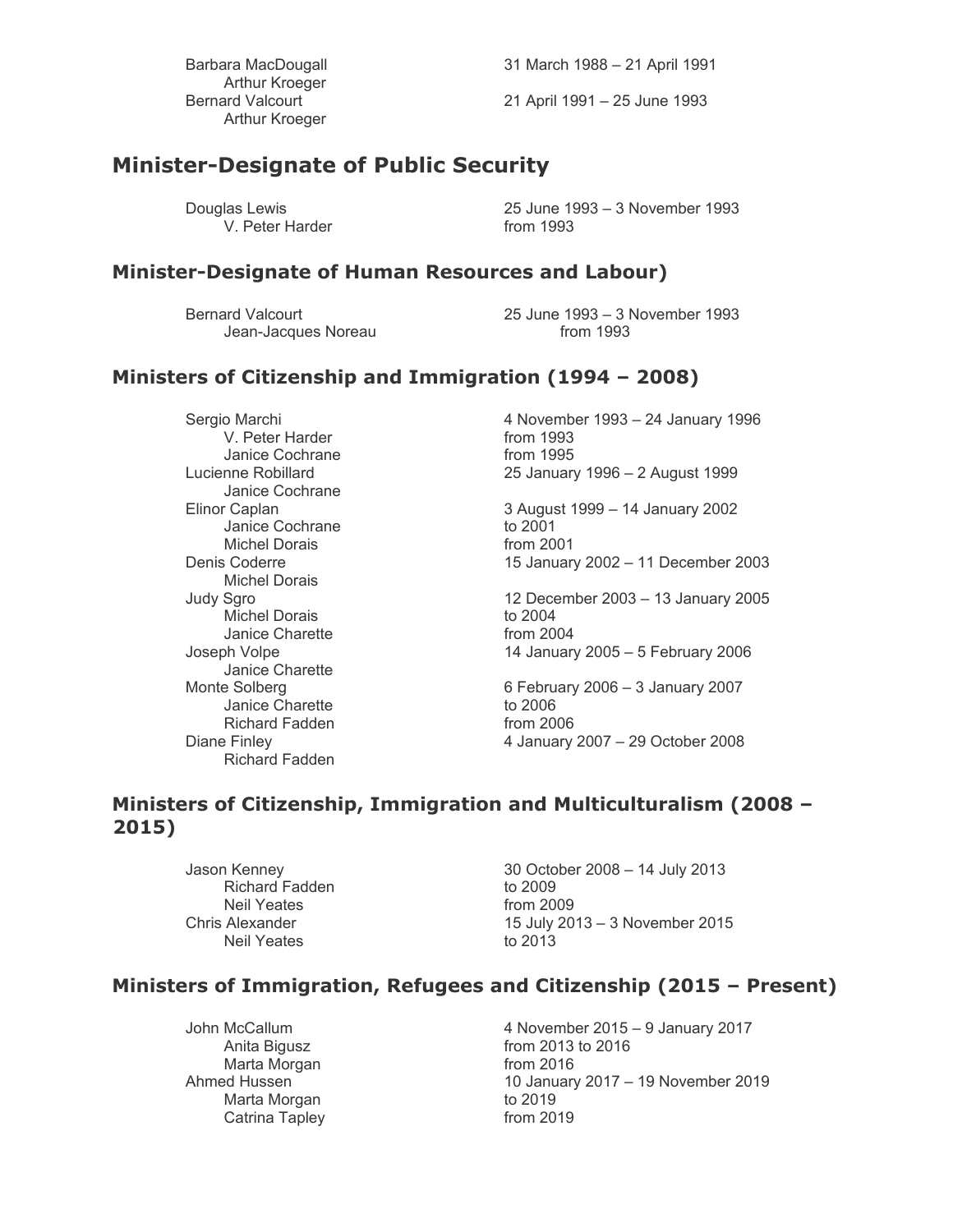Catrina Tapley Sean Fraser<br>Catrina Tapley

Marco Mendicino November 20, 2019 – October 25 2021

26 October 2021 – Present<br>to May 4, 2022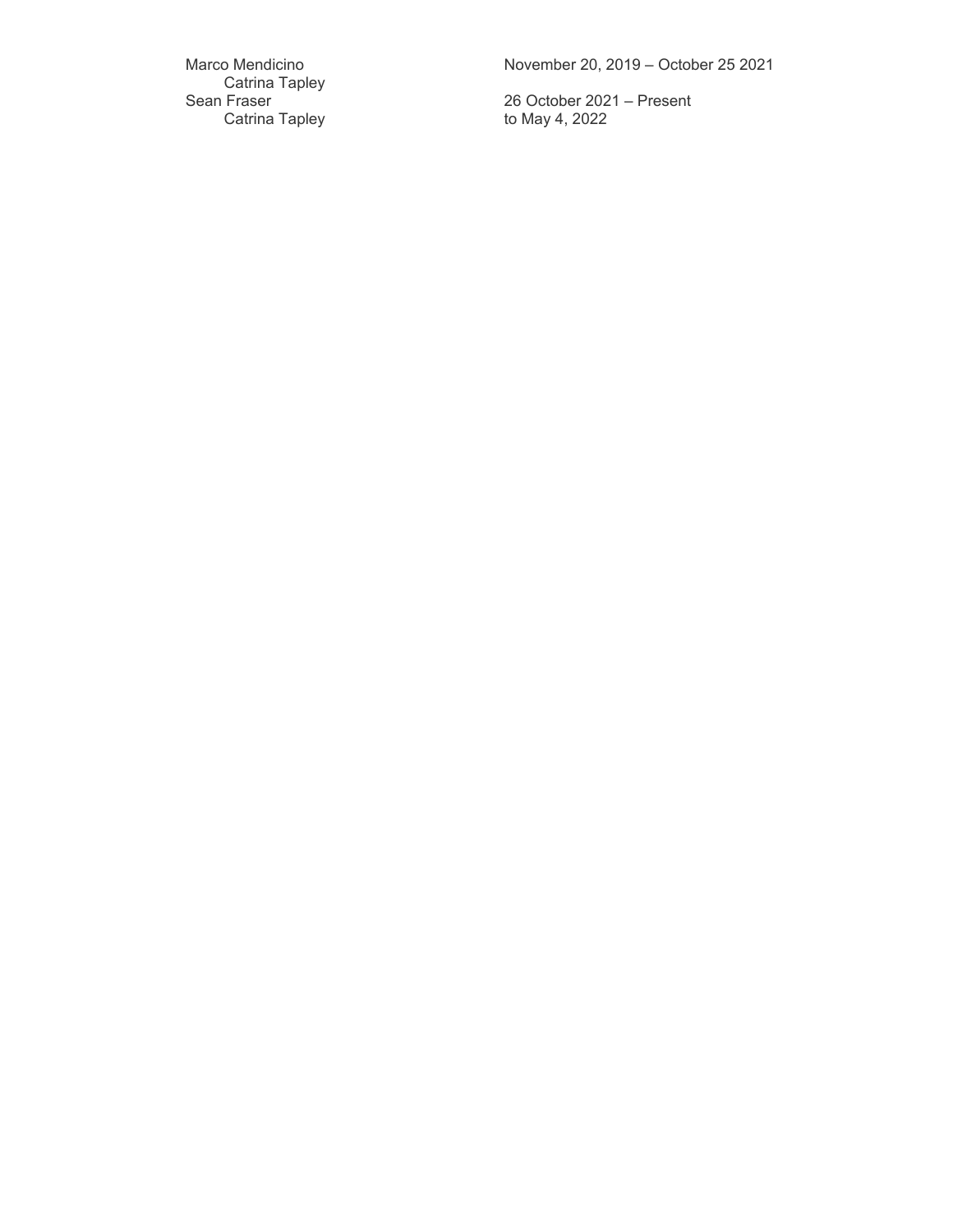# 2) Secretaries of State and Undersecretaries of State Responsible for Nationality and Citizenship 1867 to 2022

(As of X, 2022)

The following is a chronological list of the secretaries of state/ministers and under-secretaries of state/deputy ministers responsible for nationality and citizenship in Canada. It begins at Confederation in 1867 and ends with the current minister, the Honourable Sean Fraser. Names and dates of service of the under-secretaries/deputy ministers follow ministers' names.

## **Secretaries of State (1867-1950)**

Hector-Louis Langevin **8 December 1867 – 5 November 1869** Etienne Parent from 1867 Etienne Parent David Cristie 7 November 1873 – 8 January 1874 Edouard-Joseph Langevin from 1873 Richard W. Scott 9 January 1874 – 8 October 1878 Edouard-Joseph Langevin Vacant 17 October 1878 – 18 October 1878 Edouard-Joseph Langevin James Cox Aikins 19 October 1878 – 7 November 1880 Edouard-Joseph Langevin John O'Connor 8 November 1880 – 19 May 1881 Edouard-Joseph Langevin<br>Joseph Aldred Mousseau Edouard-Joseph Langevin Joseph Adolphe Chapleau 29 July 1882 – 24 January 1892 Edouard-Joseph Langevin Grant Powell **Grant Powell from 1883 to 1889** Ludger-Aimé Gatllier from 1889<br>James Colebrooke Patterson from the 25 January Ludger-Aimé Gatllier Ludger-Aimé Gatllier Arthur R. Dickey 21 December 1894 – 25 March 1895 Ludger-Aimé Gatllier<br>Walter Humphries Montaque Ludger-Aimé Gatllier Joseph Aldéric Ouimet (Acting Minister) 27 December 1895 – 5 January 1896 Ludger-Aimé Gatllier Thomas Mayne Daly (Acting Minister 6 January 1896 – 14 January 1896 Joseph Pope **from 1896** Charles Tupper 15 January 1896 – 8 July 1896 Joseph Pope Richard W. Scott 13 July 1896 – 8 October 1908 Joseph Pope Charles Murphy 9 October 1908 – 6 October 1911 Joseph Pope to 1909

James C. Aikins 9 December 1869 – 5 November 1873 20 May 1881 – 28 July 1882 25 January 1892 – 24 November 1892 John Costogan 5 December 1892 – 12 December 1894 26 March 1895 – 20 December 1895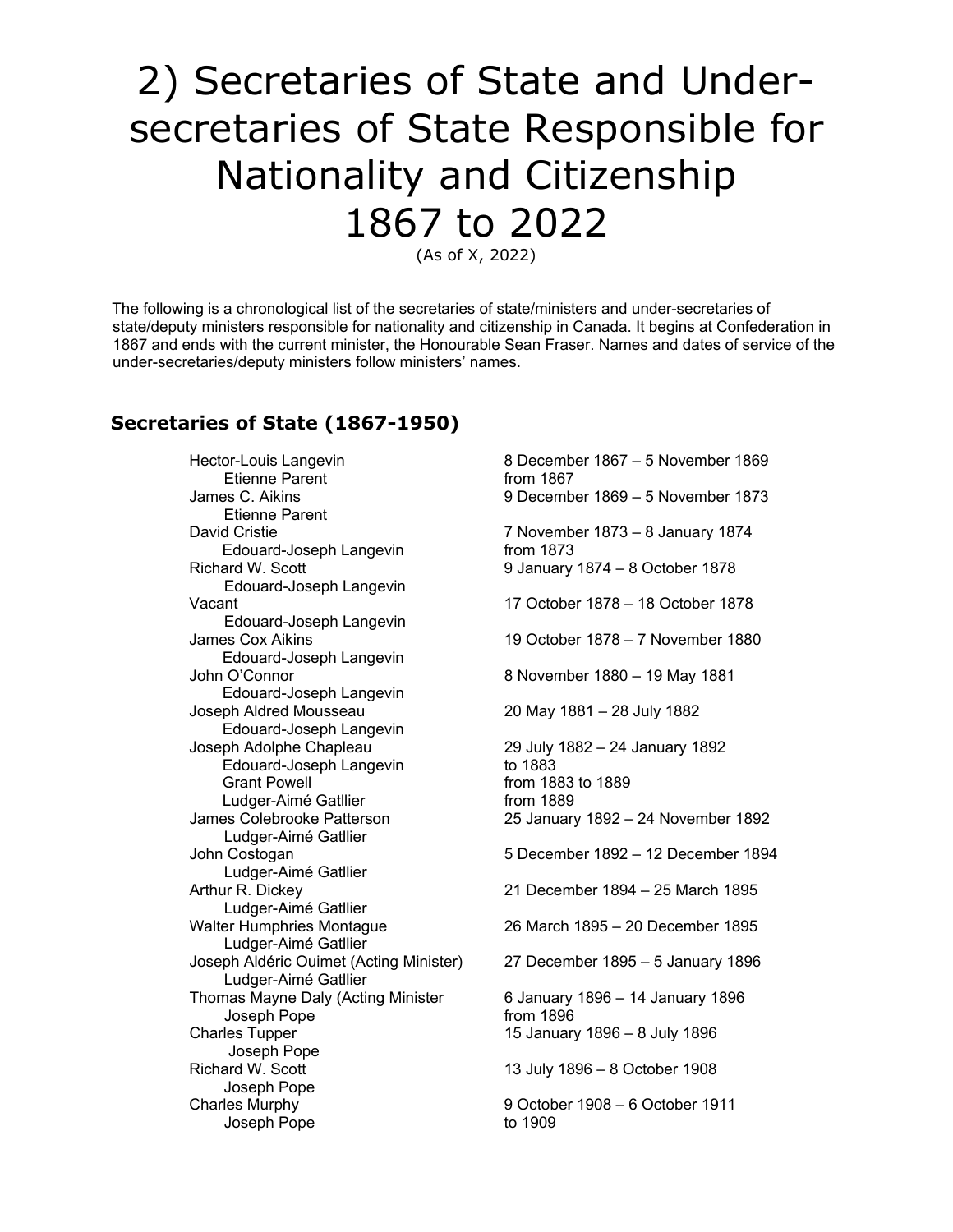Thomas Mulvey **the Contract Contract Contract Contract Contract Contract Contract Contract Contract Contract Contract Contract Contract Contract Contract Contract Contract Contract Contract Contract Contract Contract Contr** Thomas Mulvey<br>Louis Coderre Thomas Mulvey<br>Pierre Edouard Blondin Thomas Mulvey<br>Esioff-Léon Patenaude Thomas Mulvey<br>Albert Sévigny (Acting Minister) Thomas Mulvey Thomas Mulvey Thomas Mulvey<br>Arthur Lewis Sifton Thomas Mulvey Thomas Mulvey Thomas Mulvey Thomas Mulvey Thomas Mulvey<br>Charles Murphy (Acting Minister) Thomas Mulvey<br>Ernest Lapointe Thomas Mulvey Thomas Mulvey<br>Fernand Rinfret Thomas Mulvey<br>Charles H. Cahan Thomas Mulvey Fernand Rinfret **1935** – 12 July 1939<br>Thomas Mulvey **1936** to 1936 Thomas Mulvey E.H. Coleman from 1936 Vacant 13 July 1939 – 25 July 1939 E.H. Coleman Ernest Lapointe (Acting Minister) 26 July 1939 – 8 May 1940 E.H. Coleman<br>Pierre-François Casgrain E.H. Coleman<br>Norman A. McLarty E.H. Coleman E.H. Coleman<br>Colin William Gibson E.H. Coleman Frederick Gordon Bradley 01 April 1949 – 11 June 1953 E.H. Coleman

William James Roche 10 October 1911 – 28 October 1912 29 October 1912 – 5 October 1915 6 October 1915 – 7 January 1917 8 January 1917 – 12 June 1917 13 June 1917 – 24 August 1917 Arthur Meighen 25 August 1917 – 12 October 1917 Martin Burell 12 October 1917 – 30 December 1919 31 December 1919 – 21 January 1921 Vacant 22 January 1921 – 20 September 1921 Rodolphe Monty 21 September 1921 – 29 December 1921 Arthur Bliss Copp 29 December 1921 – 24 September 1924 Vacant 25 September 1924 – 24 January 1925 Walter E. Foster 25 January 1925 – 18 November 1925 18 November 1925 – 23 March 1926 24 March 1926 – 28 June 1926 George H. Perley 29 June 1926 – 25 September 1926 25 September 1926 – 7 August 1930 7 August 1930 – 23 October 1935 9 May 1940 – 14 December 1941 15 December 1941 – 17 April 1945 Paul Martin 18 April 1945 – 11 December 1946 12 December 1946 – 31 March 1949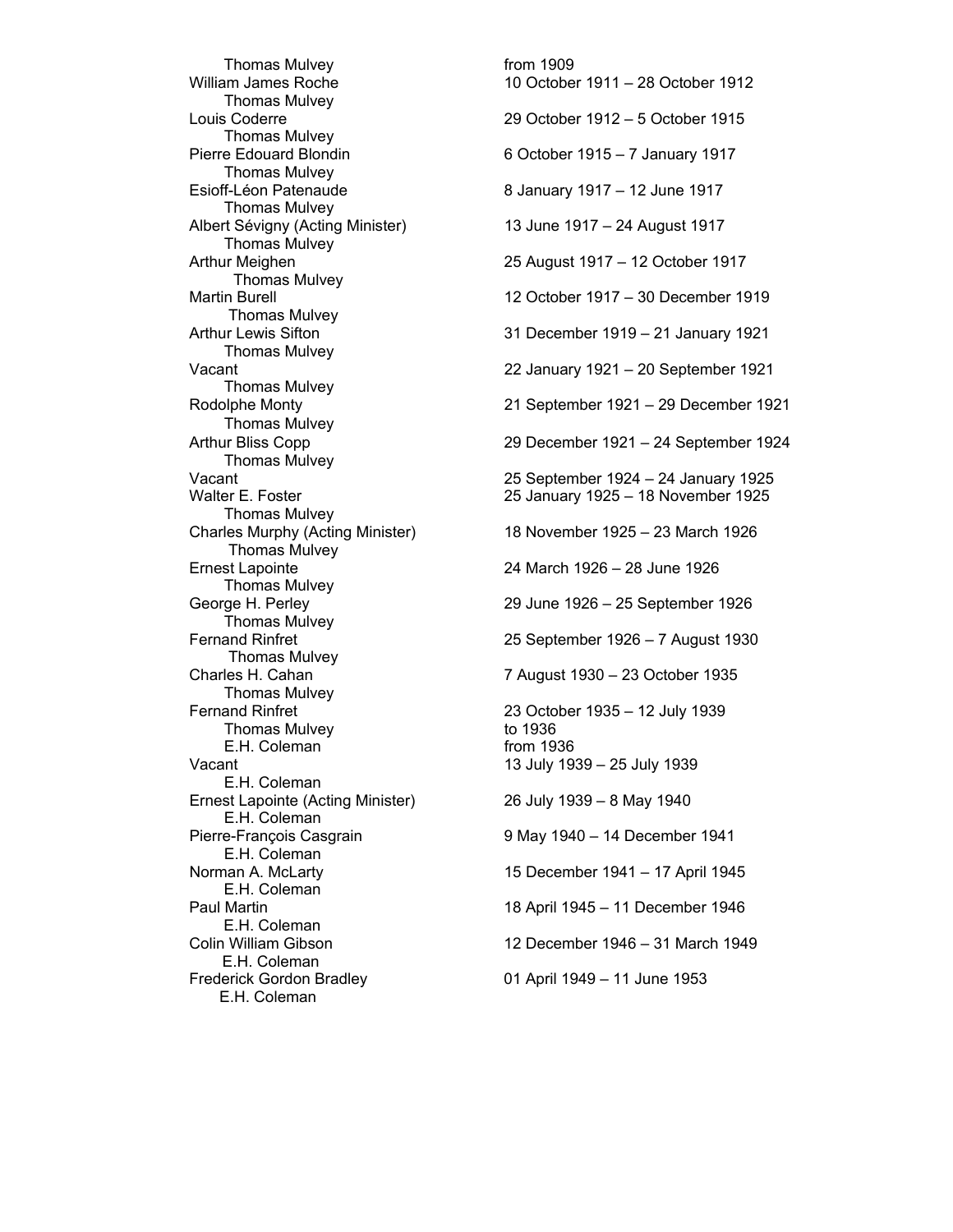## **Ministers of Citizenship and Immigration (1950-1966)**

Laval Fortier<br>John W. Pickersgill Laval Fortier Laval Fortier Laval Fortier to 1959<br>George F. Davidson from 1960 George F. Davidson George F. Davidson H.M. Jones from 1963 acting<br>2 April 1963 – 22 April 1963 – 2 C.M. Isbister from 1963<br>René Tremblay 3 February C.M. Isbister C.M. Isbister<br>Jean Marchand C.M. Isbister to 1965<br>Tom Kent to the from 19

Walter E. Harris 18 January 1950 – 30 June 1954 1 July 1954 – 21 June 1957

Davie Fulton (acting) 21 June 1957 – 11 May 1958

Ellen L. Fairclough 12 May 1958 – 8 August 1962 Richard A. Bell 9 August 1962 – 22 April 1963<br>George F. Davidson to 1963 Guy Favreau 22 April 1963 – 2 February 1964 to 1964 acting 3 February 1964 – 14 February 1965

John R. Nicholson 15 February 1965 – 17 December 1965

18 December 1965 – 30 September 1966  $from 1966$ 

## **Secretaries of State (1966-1970)**

G.EG.E. Steele from 1964 John Connolly (Acting Minister) 10 April 1968 – 20 April 1968 G.EG.E. Steele Jean Marchand 20 April 1968 – 5 July 1968 G.G.E. Steele Jules Léger from 1968 Jules Léger

Judy LaMarsh 16 December 1965 – 19 March 1968

6 July 1968 – 26 November 1972

#### **Minister without portfolio, responsibility for the** *Canadian Citizenship Act* **(1970-1971)**

Jules Léger

Robert Stanbury 21 January 1970 – 11 August 1971

#### **Secretaries of State (1971-1991)**

J. Hugh Faulkner 27 November 1972 – 13 September 1976 Jules Léger to 1 March 1973 Jean Boucher 1 March 1973 – May 1975 Gerry Rayner May 1975 to 11 November 1975 André Fortier from 24 November 1975<br>14 September 1976 – 3. 14 September 1976 – 3 June 1979 André Fortier **the Contract Contract Contract Contract Contract Contract Contract Contract Contract Contract Contract Contract Contract Contract Contract Contract Contract Contract Contract Contract Contract Contract Contr** Pierre Juneau **From 15 February 1975**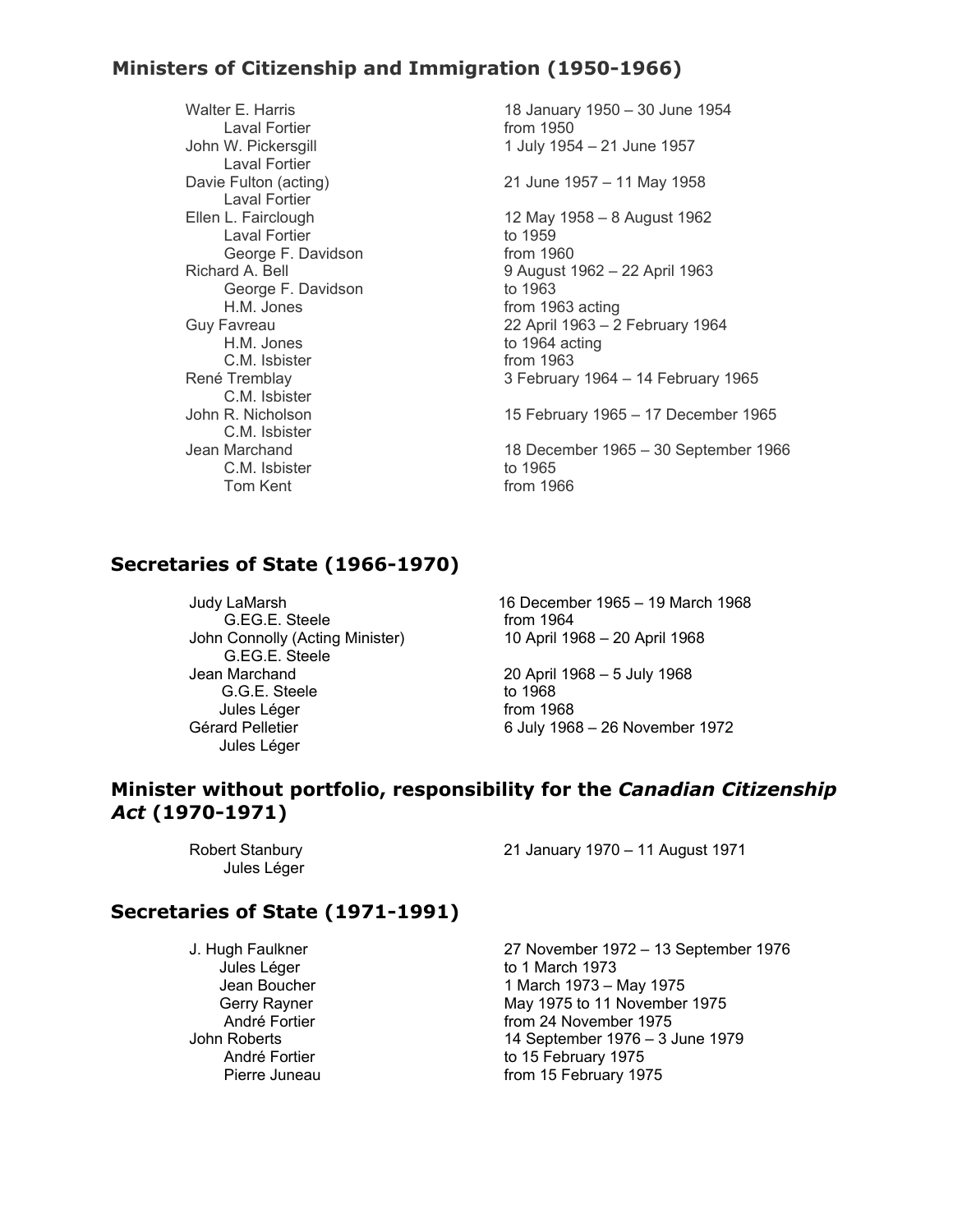Pierre Juneau<br>Francis Fox Pierre Juneau Huguette Labelle from 1980<br>Gerald Regan degan and the control of the from 1980<br>22 Septem Huguette Labelle Huguette Labelle Huguette Labelle to 1985 Robert Rabinovitch from 1985<br>Benoit Bouchard 6. (20 August Robert Rabinovitch Robert Rabinovitch to 1985<br>
Jean T. Fournier the from 1985 Jean T. Fournier Lucien Bouchard 31 March 1988 – 29 January 1989 Jean T. Fournier Jean T. Fournier

David Macdonald 4 June 1979 – 2 March 1980 3 March 1980 – 21 September 1981<br>to 1980 22 September 1981 – 5 October 1982 Serge Joyal 6 October 1982 – 16 September 1984 Walter F. McLean 17 September 1984 – 19 August 1985 Benoit Bouchard 20 August 1985 – 29 June 1986 David Crombie 30 June 1986 – 30 March 1988

Gerry Weiner 30 January 1989 – 20 April 1991

## **Minister of Multiculturalism and Citizenship (1991-1994)**

Gerry Weiner 21 April 1991 - 24 June 1993 Jean T. Fournier **that is a set of the 1993** (titled 'deputy minister')

#### **Minister-Designate of Citizenship (25 June 1993 – 3 November 1993)**

Gerry Weiner 25 June 1993 – 3 November 1993 1993 (titled 'deputy minister')

#### **Ministers of Citizenship and Immigration (1994 – 2008)**

V. Peter Harder from 1993<br>
Janice Cochrane from 1995 Janice Cochrane Janice Cochrane Janice Cochrane to 2001 Michel Dorais Michel Dorais<br>Judy Sqro Michel Dorais Janice Charette from 2004<br>Joseph Volpe 14 Januar Janice Charette Janice Charette Richard Fadden from 2006 Richard Fadden

Sergio Marchi 4 November 1993 – 24 January 1996 Lucienne Robillard 25 January 1996 – 2 August 1999

Elinor Caplan 3 August 1999 – 14 January 2002 Denis Coderre 15 January 2002 – 11 December 2003

> 12 December 2003 – 13 January 2005<br>to 2004 14 January 2005 – 5 February 2006

Monte Solberg 6 February 2006 – 3 January 2007<br>
Janice Charette 1980 to 2006 Diane Finley 4 January 2007 – 29 October 2008

**Ministers of Citizenship, Immigration and Multiculturalism (2008 – 2015)**